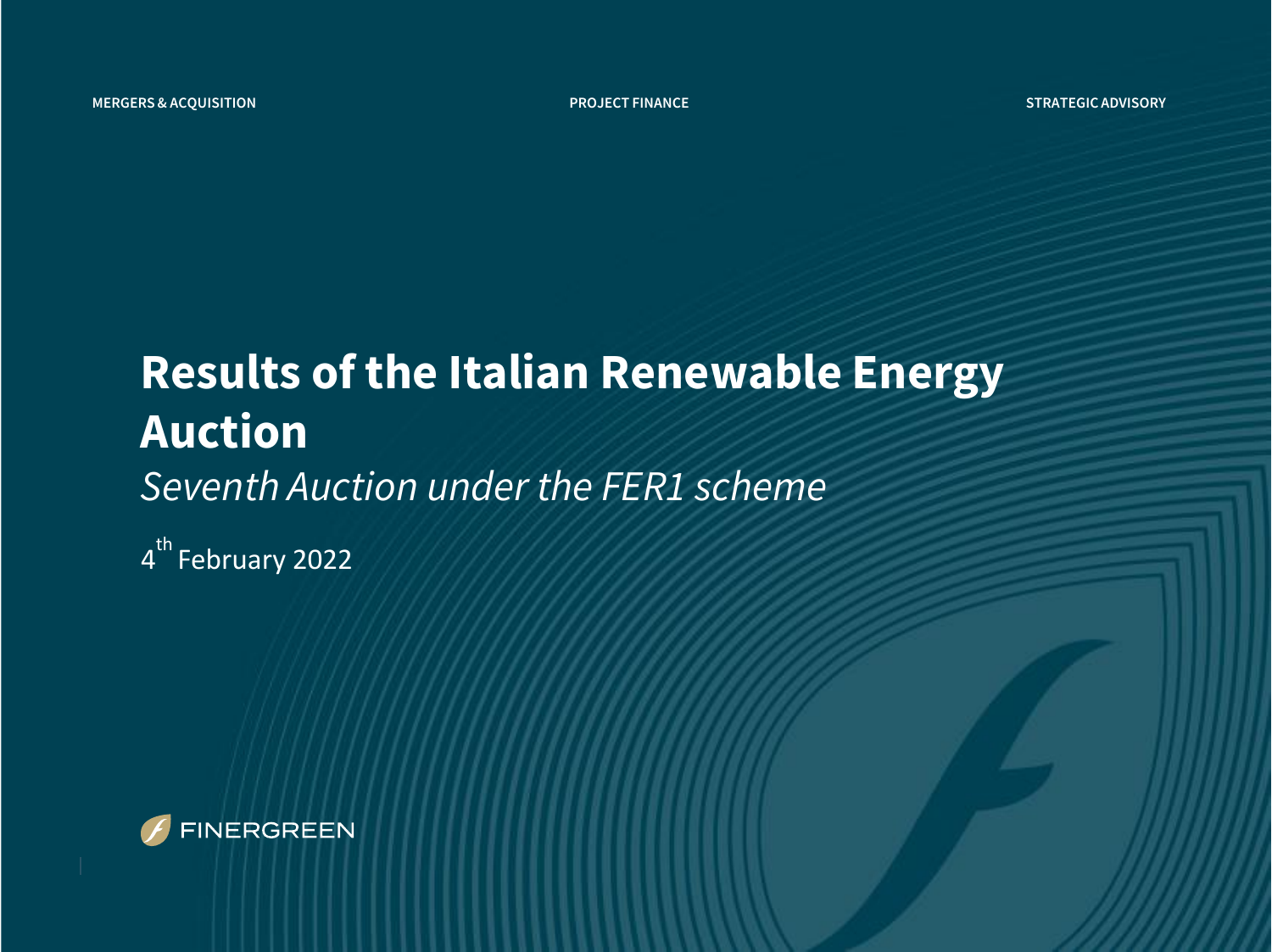# **7 th Renewable Energy Auction Results**

**Results published 31-Jan-2022**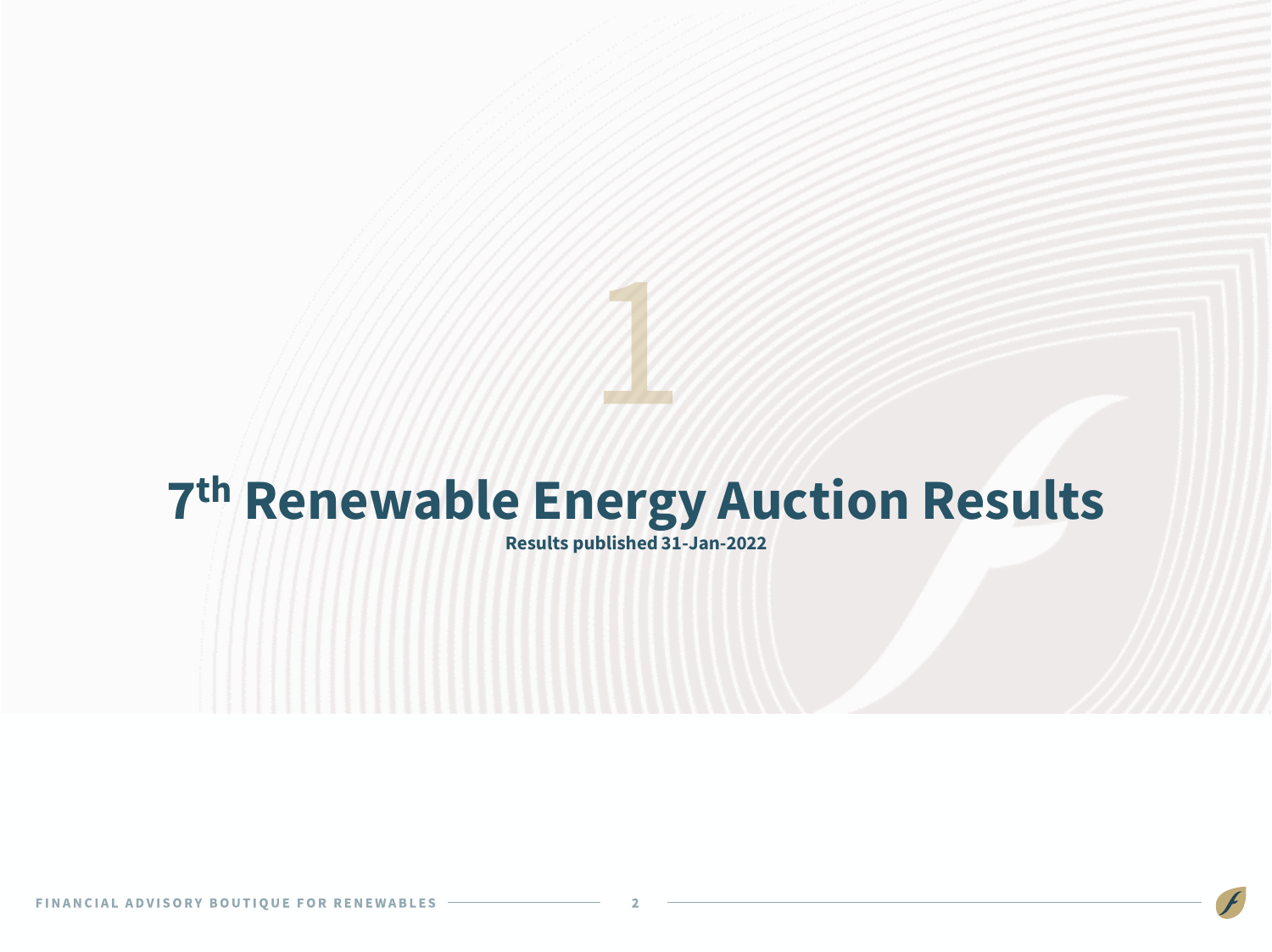# Auction Results – Onshore Wind

*ERG was awarded the most Installed Capacity for Onshore wind with over 97MW awarded at a price of 65.17€/MWh*

#### Auction Results for Onshore Wind by Company **Key Results Key Results**

| Company               | <b>Installed Capacity</b><br>Awarded (MW) | Average Price Awarded<br>per MW (EUR/MWh) |
|-----------------------|-------------------------------------------|-------------------------------------------|
| ERG                   | 97.2                                      | 65.17                                     |
| <b>EDPR</b>           | 39.2                                      | 65.16                                     |
| <b>IVPC</b>           | 27.9                                      | 65.17                                     |
| Daunia Energia        | 20.0                                      | 65.16                                     |
| Inenergia             | 12.6                                      | 65.16                                     |
| Effegi                | 10.0                                      | 65.04                                     |
| $\left(\ldots\right)$ |                                           |                                           |
| <b>Total</b>          | 392.5                                     | 65.15                                     |



Source: Gestore dei Servizi Energetici

Disclaimer: The companies mentioned here do not reflect the totality of winners of the auction, but only the more recognizable entities for informative purposes only. For a detailed list please visit GSE.<br>FINANCIAL ADVISOR

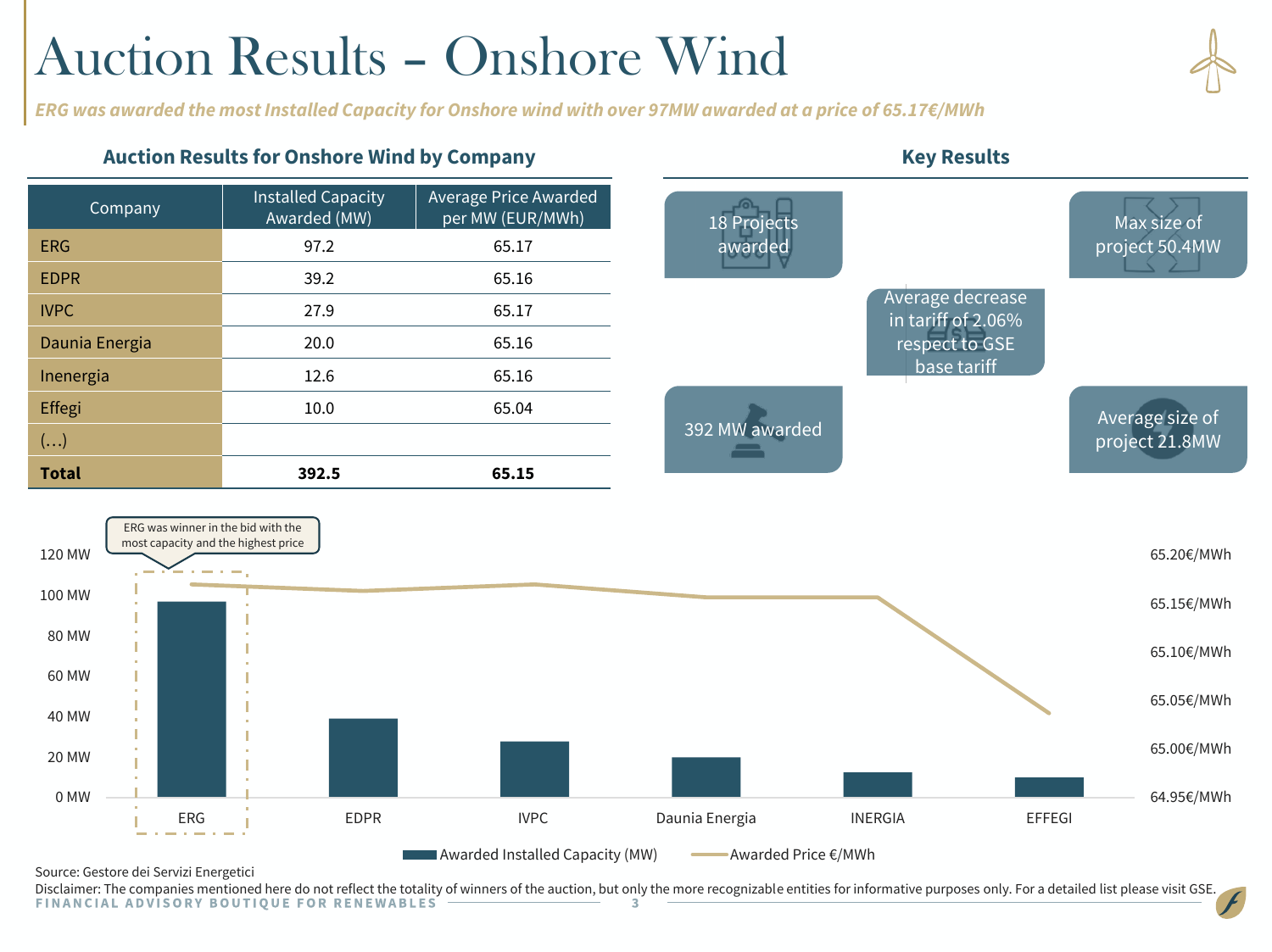# Auction Results – Solar PV

*Enel was awarded the most Installed Capacity for Solar PV with over 89MW awarded at a price of 65.16€/MWh*

### Auction Results for Solar PV by Company **Key Results Key Results**



Source: Gestore dei Servizi Energetici

0 MW 10 MW 20 MW 30 MW 40 MW 50 MW

Disclaimer: The companies mentioned here do not reflect the totality of winners of the auction, but only the more recognizable entities for informative purposes only. For a detailed list please visit GSE.<br>FINANCIAL ADVISOR

**EXECUTE: Awarded Installed Capacity (MW)** Awarded Price €/MWh

Enel ContourGlobal Engie Juwi Blusolar Energia Acea

15 MW 12 MW 11 MW 10 MW



64.60€/MWh

64.70€/MWh

64.80€/MWh

64.90€/MWh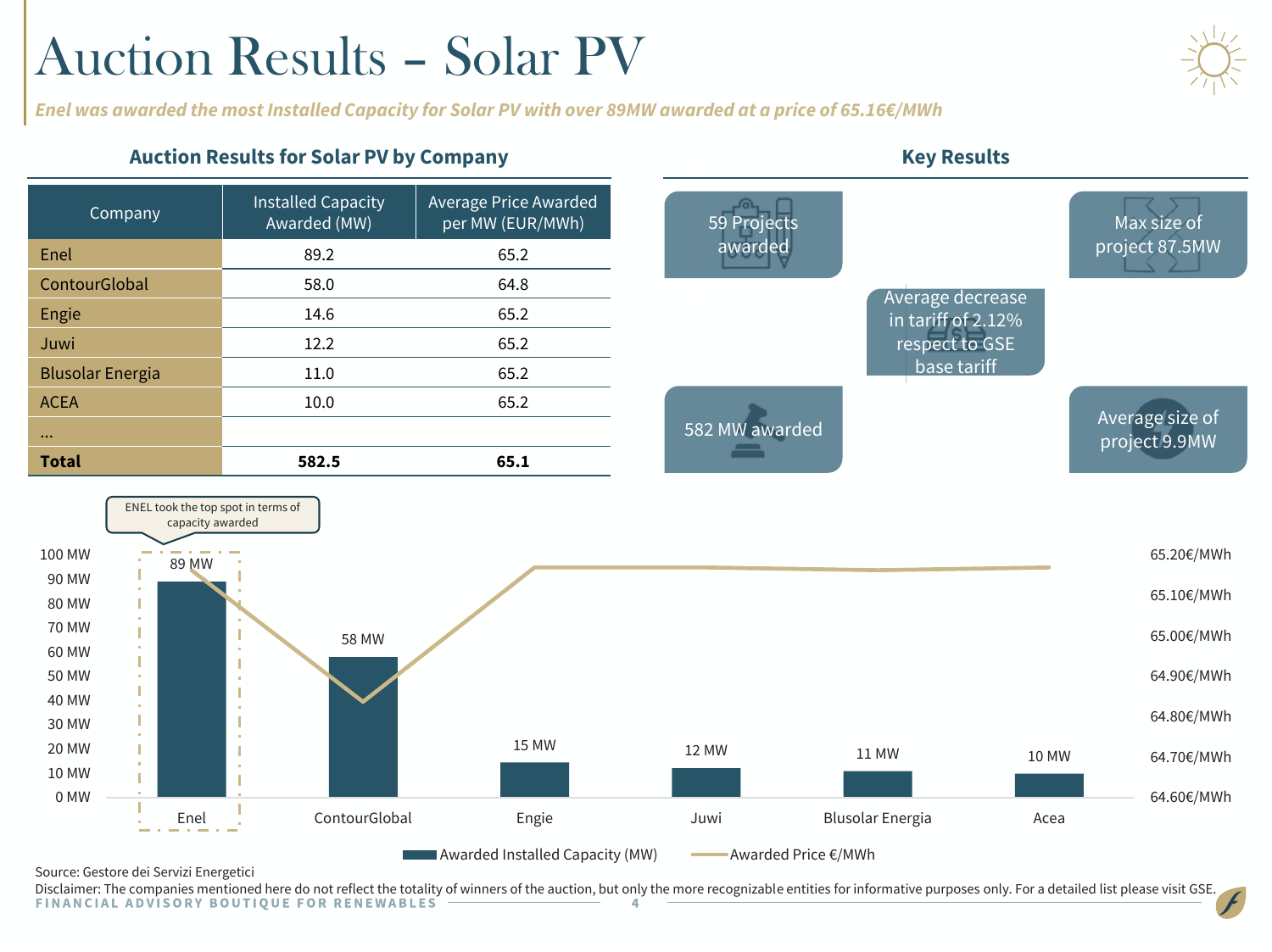# Auction Results – Geographical footprint

*Solar PV mainly auctioned in Sardinia and Piedmont, while Onshore Wind assets almost uniquely auctioned in Southern Italy* 

#### **Auction Results for Solar PV (MW) Auction Results for Onshore Wind (MW)**



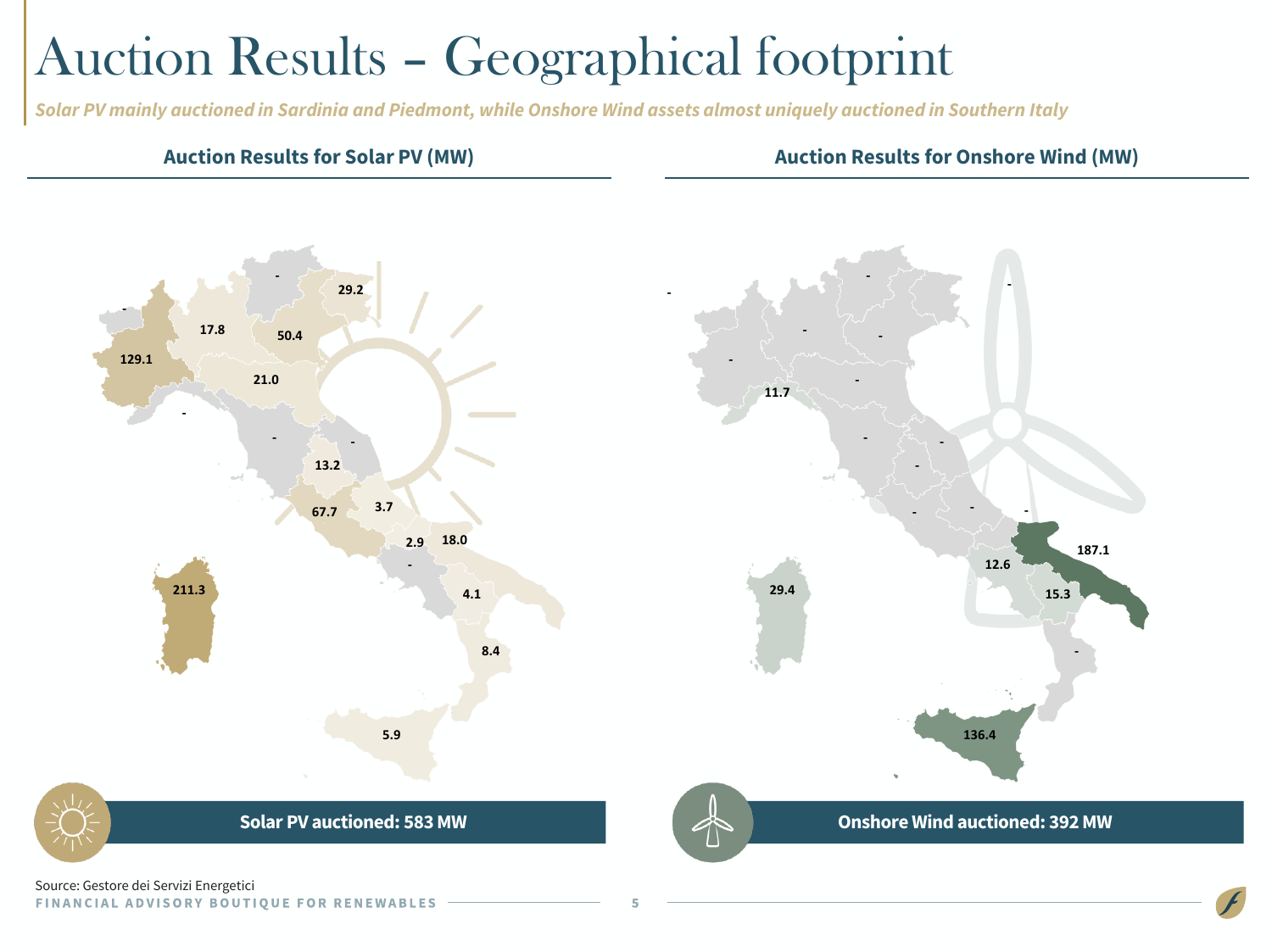

### **FER1 Decree and Auction information**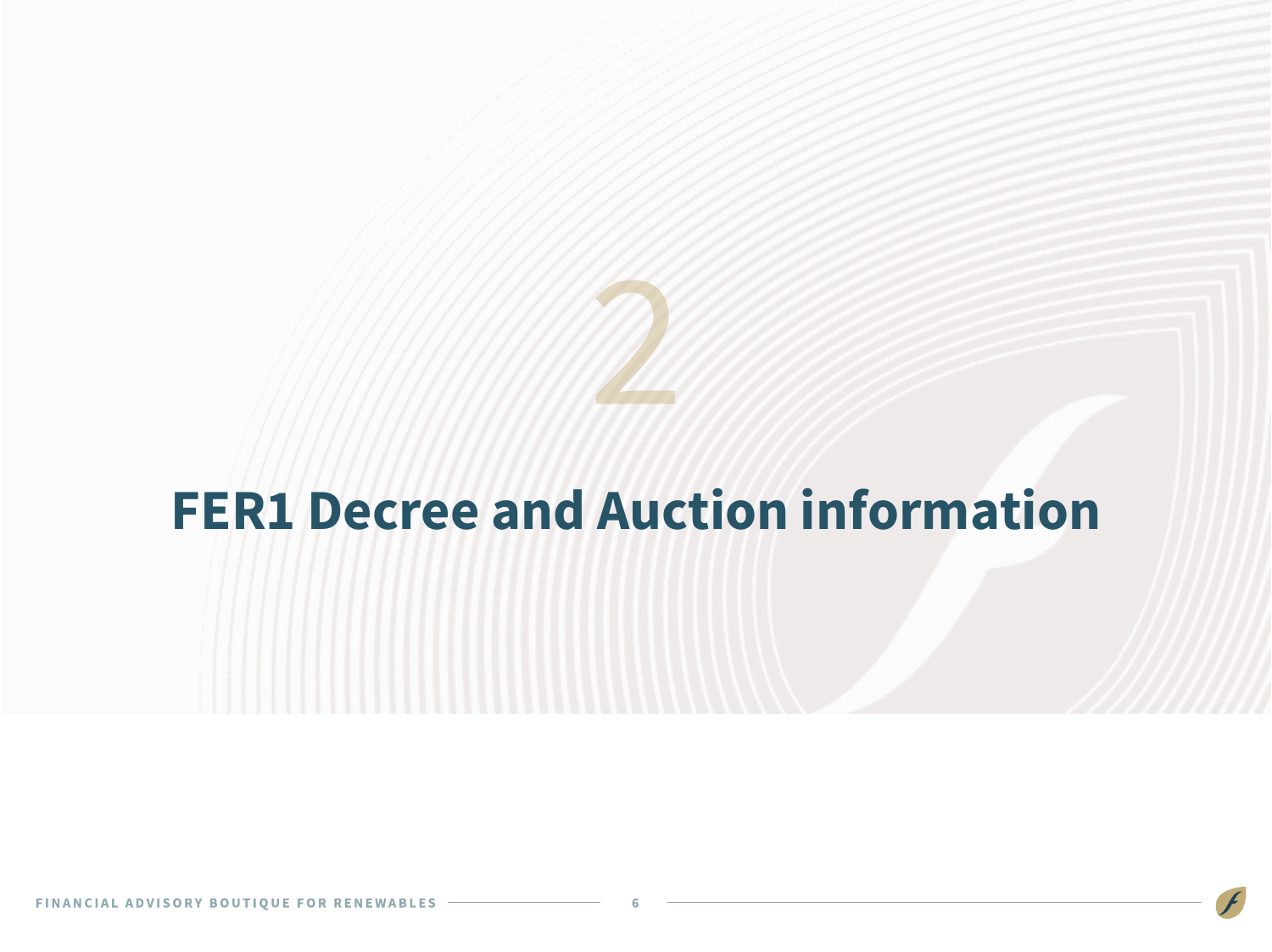# Auction figures and conditions

#### *Seventh Auction underthe FER1 Decree*



- FER is granted by auctions of **sealed bidding.**
- The product that is auctioned is the **installed capacity of the plant or facility.**
- **Reductions (%) to a base tariff** (determined by the GSE at a level of 66.5€/MWh) **are offered in the auction.**
- The **bidder undertakes to deliver a certain amount of energy, minimum auction energy**, within a **certain timeframe**.
- The bidder will participate in the daily and intra-daily market and will receive a price for the energy that will be calculated based on the auction award price and the market price.

#### **3 Requirements**

In order to apply for incentives, the following **eligibility requirements** must be met:

- a. the plant must be **fully permitted**;
- b. the **connection proposal** by the grid operator must have been **accepted**;
- c. the **constructions works** must not have commenced (except for plants for which applications were submitted but were not granted under the 2016 FER Decree);
- **d. delivery** of a **bid bond** equal to **1% of the capex** (final performance bond equal to 2% of the capex to be delivered upon award of the incentive).

### **2 Scope of Implementation**

- Eligible technologies under the FER1 Decree are: Wind (onshore only), PV Solar, Hydro (running water and reservoir/basin), and Sewage gases.
- Notably, plants located in other EU member states (or in a third neighbouring state having a free trade agreement with the EU) which physically export electricity to Italy can also apply for incentives under the FER1 Decree
- **New plants or extensions to existing facilities**, such as the hybridisation or repowering of existing renewable energy plants, under a special procedure.

### **4 Auction figures**

- The **FER1 decree established a total of 7 auctions,** with the possibility to increase in case the entire capacity auctioned was not awarded, **in which over 8GW** were supposed to be auctioned.
- However, due to well-known permitting issues in Italy, there have been over **3.3GW** that have **not yet been awarded.**
- The GSE has already stated that **all the unassigned capacity will be auctioned off at a new auction that will close applications on the 2<sup>nd</sup> of March 2022,** and results are due on the 31<sup>st</sup> of May. In case there will be left over capacity, there will be a ninth auction in with starting date in May.

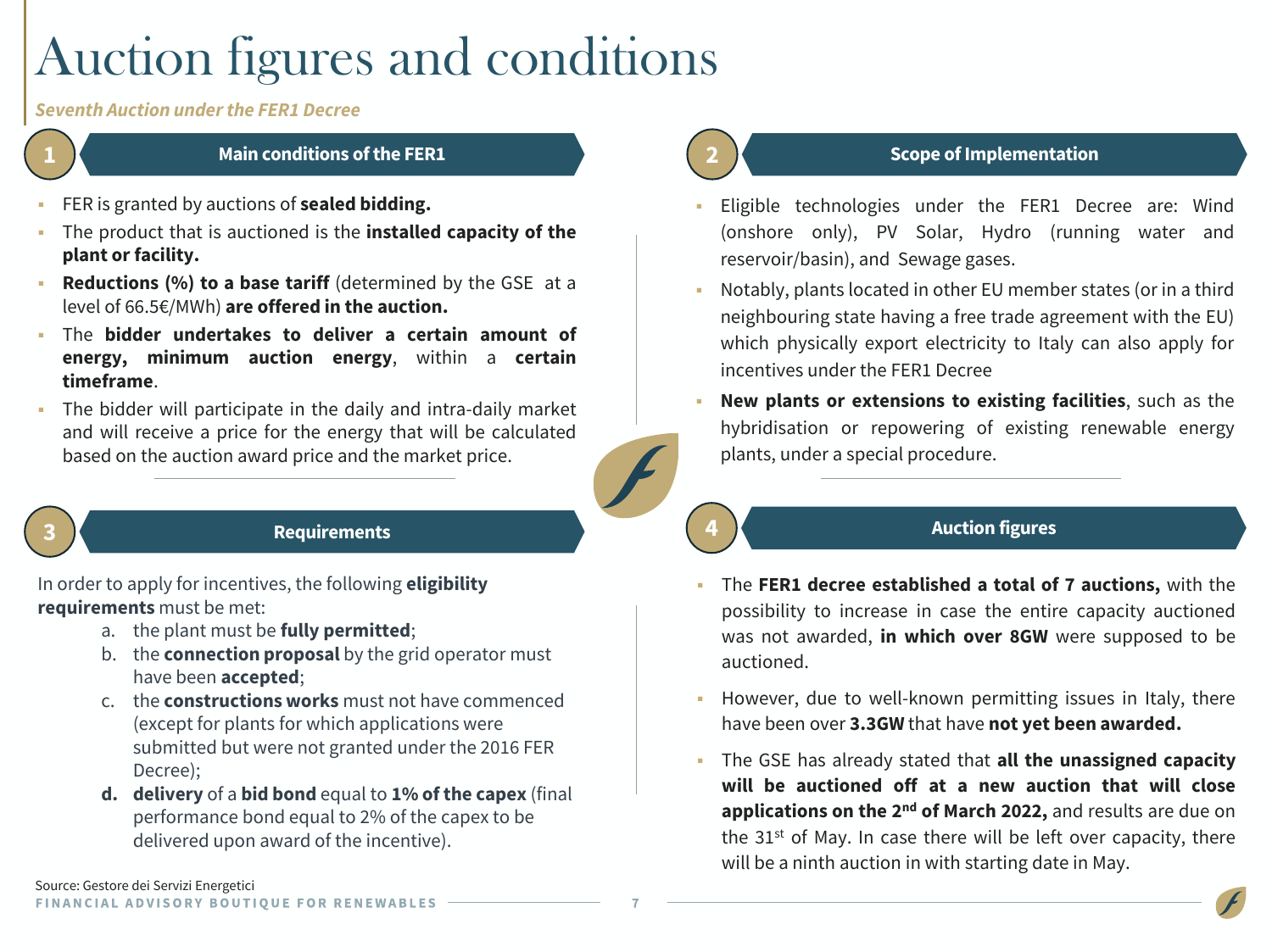### Previous auctions results

*Previous auctions have seen little interestfrom developers, after years of unreliableness and complicated procedures*

| Auction        | Date Auction Results Published | Installed Capacity Auctioned (MW) | Installed<br>Capacity<br>Requested (MW) | Delta (MW) | Delta (%)        | Average Price<br>per Auction<br>$(\epsilon/MWh)$ | Average<br>reduction in<br>Tariff (%) |
|----------------|--------------------------------|-----------------------------------|-----------------------------------------|------------|------------------|--------------------------------------------------|---------------------------------------|
| J.             | 28-Jan-20                      | 730                               | 772                                     | 42         | 105.8%           | 55.10                                            | $(18.0\%)$                            |
| $\overline{2}$ | 28-May-20                      | 872                               | 588                                     | (285)      | 67.3%            | 65.09                                            | $(7.7\%)$                             |
| 3              | 24-Sep-20                      | 1,341                             | 486                                     | (854)      | 36.3%            | 64.59                                            | $(2.9\%)$                             |
| $\overline{4}$ | 26-Jan-21                      | 1,882                             | 576                                     | (1, 305)   | 30.6%            | 65.07                                            | $(2.1\%)$                             |
| 5              | $27-May-21$                    | 2,461                             | 358                                     | (2, 103)   | 14.6%            | 65.15                                            | $(2.0\%)$                             |
| 6              | 27-Sep-21                      | 3,316                             | 859                                     | (2, 457)   | 25.9%            | 65.17                                            | $(2.0\%)$                             |
| $\overline{7}$ | $31 - Jan-22$                  | 4,825                             | 1,800                                   | (3,025)    | 37.3%            | 65.10                                            | $(2.1\%)$                             |
| <b>Total</b>   |                                | 15,427                            | 5,440                                   | (9,987)    | 35.3%            | 63.61                                            | $(5.3\%)$                             |
|                | <b>Auction Results</b>         |                                   |                                         |            | FER <sub>2</sub> |                                                  |                                       |

#### **Auction Results**

#### **Auction Results**

- The Italian FER1 auctions have been **largely undersubscribed**. The criterion that all projects must have completed the authorization process coupled with a **difficult regulatory scenario**, with multiple regions incapable of clearly setting out where the authority lies has created a **permitting backlog** which has **hurt** the **participation** to the **auctions**.
- New regulations which are meant to come into force soon, will try to help absolve this backlog. The **Regulation change** will implement a **national commission composed of 40 members**  which will **adjudicate nationally** on the **status of projects**. This measure is supposed to **help ease the burden from regions**, and is **supposed to expediate** the **nationally important projects**.
- In view of the European Recovery Plan initiative, the Italian **government has promised to revamp the regulatory process for Renewable energies** with an aim to accelerate the obtention of the targets that it has set out in the National Energy and Climate Plan.
- Indeed, the **Minister for the Ecologic Transition has promised that a new revamped and improved version of the FER1** decree will be **published in 2022** with an aim at **easing the current burden** that developers must face.
- In the meantime, the GSE has already established one new **auction under the current FER1.** The **next auction** is going to have **3.3GW** of capacity auctioned and **results** will be **due the 31st of May 2022**.

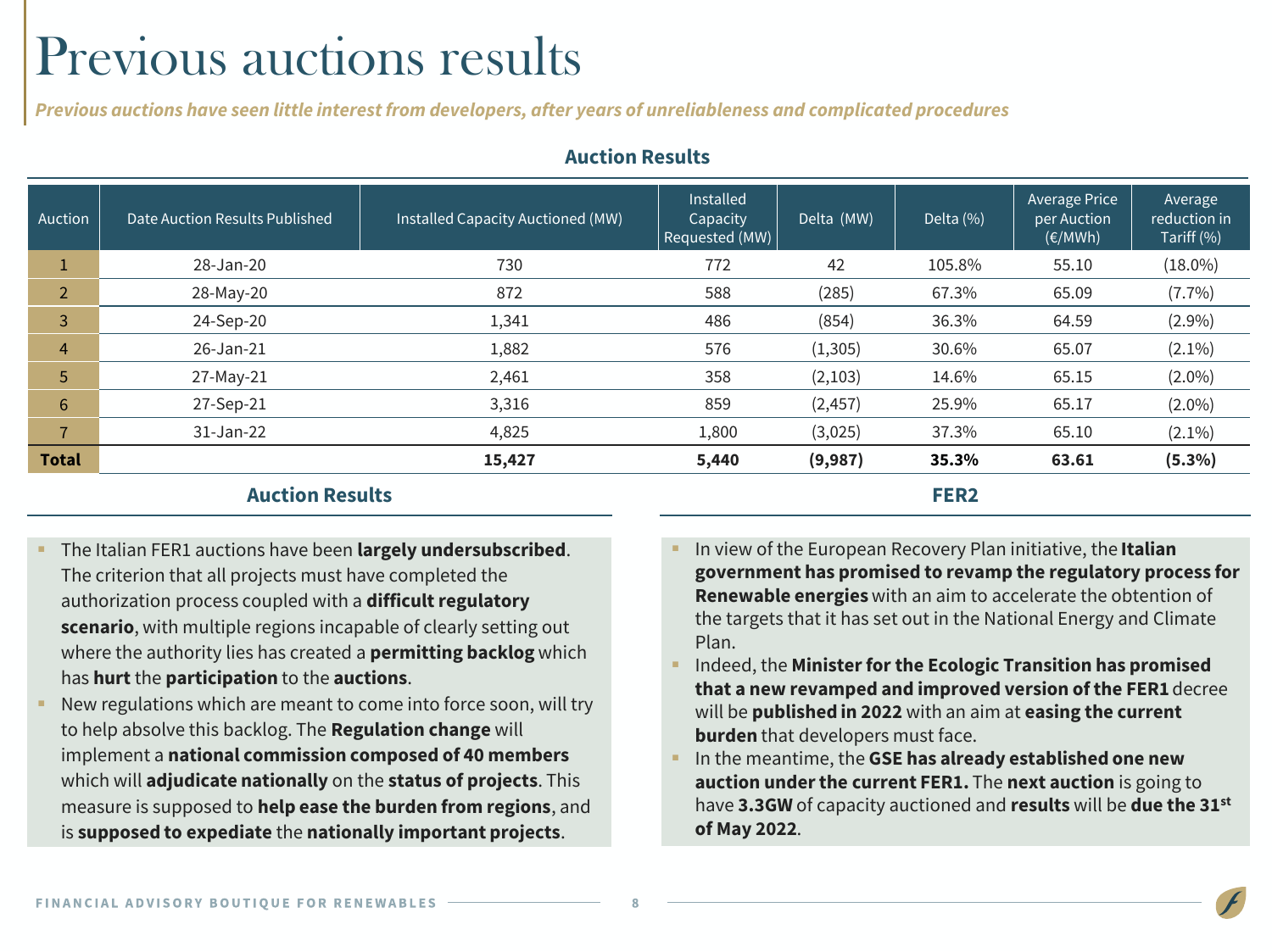### Italy - Contacts

*We would be pleased to get to know you better*

### Pablo Arbona

Managing Partner

M. +34 627 99 48 11 pablo.arbona@finergreen.com

### Valerio Ingiusto

### Vice-President

M. +34 681 071 257 valerio.ingiusto@finergreen.com

### Nicola Di Nardo

#### Analyst

M. +34 672 629 389 nicola.dinardo@finergreen.com

a